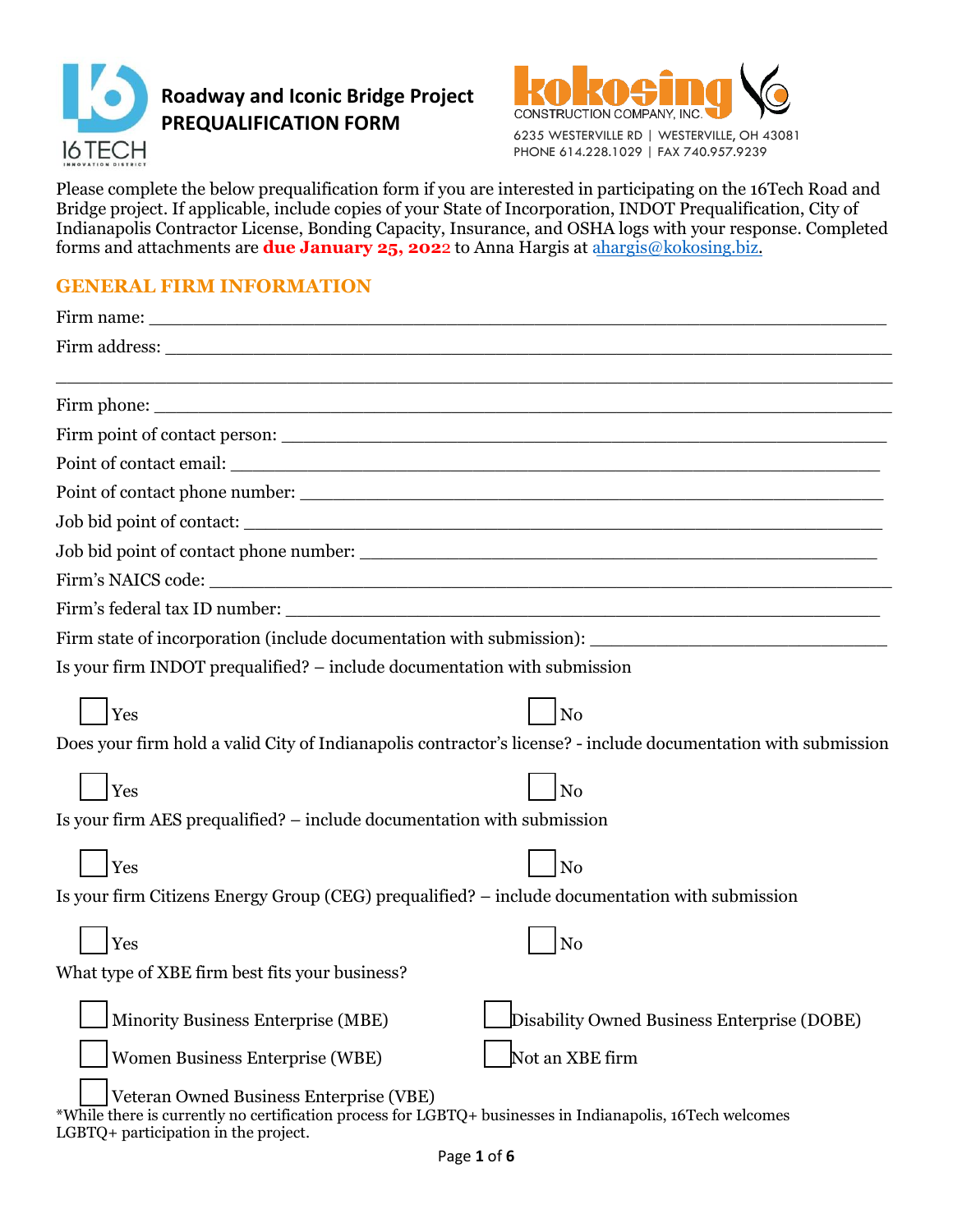



6235 WESTERVILLE RD | WESTERVILLE, OH 43081 PHONE 614.228.1029 | FAX 740.957.9239

Is your firm signatory to the union or non-union?

| Union                                                             | Non-union   |
|-------------------------------------------------------------------|-------------|
| If your firm is a union firm, which union?                        |             |
| Carpenter                                                         | Operator    |
| Electrician                                                       | Painter     |
| Ironworker                                                        | Pile Driver |
| Laborer                                                           | Teamsters   |
| Mason/Finisher                                                    |             |
| What percentage of your workforce is from Marion County, Indiana? |             |

Has your firm previously done work for 16Tech? If so, what work have you completed?

| What work types does your firm perform? |  |
|-----------------------------------------|--|

| <b>Asphalt Paving</b>                 | <b>Sitework Grading</b>             |
|---------------------------------------|-------------------------------------|
| <b>Brick Streetscape</b>              | <b>Steel Erection</b>               |
| <b>Concrete Flatwork</b>              | <b>Street Sweeping</b>              |
| Electrical/Lighting                   | <b>SWPPP Plan &amp; Inspections</b> |
| Fencing/Guardrail                     | Traffic Control/MOT                 |
| Office Cleaning & Janitorial Services | <b>Traffic Signals</b>              |
| Painting                              | Trucking                            |
| <b>Pavement Markings/Striping</b>     | <b>Underground Utilities</b>        |
| Rebar                                 | Other:                              |
| Seeding/Landscaping                   |                                     |
| Signs                                 |                                     |

\_\_\_\_\_\_\_\_\_\_\_\_\_\_\_\_\_\_\_\_\_\_\_\_\_\_\_\_\_\_\_\_\_\_\_\_\_\_\_\_\_\_\_\_\_\_\_\_\_\_\_\_\_\_\_\_\_\_\_\_\_\_\_\_\_\_\_\_\_\_ \_\_\_\_\_\_\_\_\_\_\_\_\_\_\_\_\_\_\_\_\_\_\_\_\_\_\_\_\_\_\_\_\_\_\_\_\_\_\_\_\_\_\_\_\_\_\_\_\_\_\_\_\_\_\_\_\_\_\_\_\_\_\_\_\_\_\_\_\_\_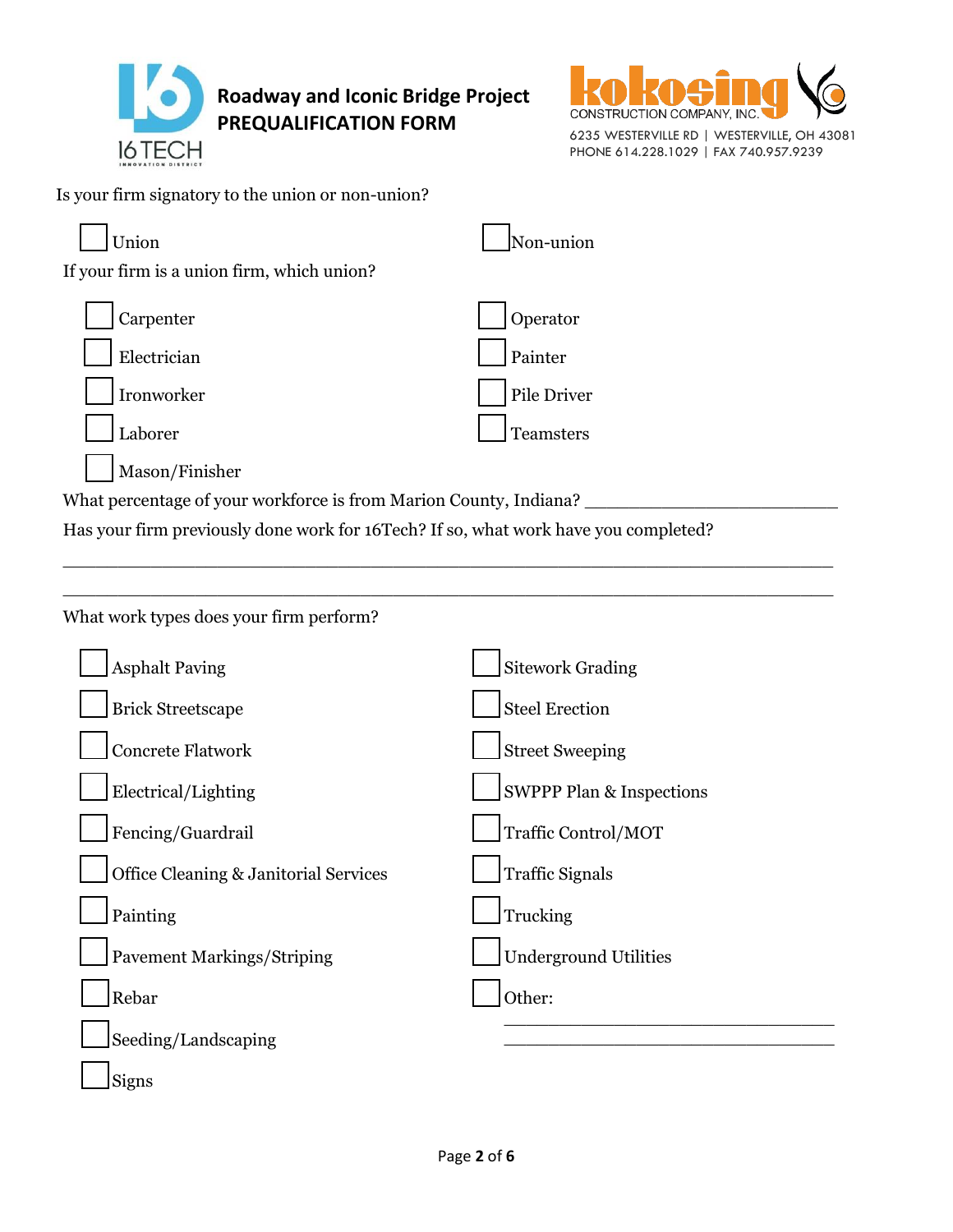

## **Roadway and Iconic Bridge Project PREQUALIFICATION FORM**



PHONE 614.228.1029 | FAX 740.957.9239

**INSURANCE** – include Certificate of Insurance with submission Insurance company name: Insurance company contact person: Insurance company contact person phone number: \_\_\_\_\_\_\_\_\_\_\_\_\_\_\_\_\_\_\_\_\_\_\_\_\_\_\_\_\_\_\_\_\_ **BONDING** – include letter from bonding company with submission Name of bonding company / Surety: \_\_\_\_\_\_\_\_\_\_\_\_\_\_\_\_\_\_\_\_\_\_\_\_\_\_\_\_\_\_\_\_\_\_\_\_\_\_\_\_\_\_\_\_\_ Agent name, address, and phone number: \_\_\_\_\_\_\_\_\_\_\_\_\_\_\_\_\_\_\_\_\_\_\_\_\_\_\_\_\_\_\_\_\_\_\_\_\_\_\_\_\_ \_\_\_\_\_\_\_\_\_\_\_\_\_\_\_\_\_\_\_\_\_\_\_\_\_\_\_\_\_\_\_\_\_\_\_\_\_\_\_\_\_\_\_\_\_\_\_\_\_\_\_\_\_\_\_\_\_\_\_\_\_\_\_\_\_\_\_\_\_\_ \_\_\_\_\_\_\_\_\_\_\_\_\_\_\_\_\_\_\_\_\_\_\_\_\_\_\_\_\_\_\_\_\_\_\_\_\_\_\_\_\_\_\_\_\_\_\_\_\_\_\_\_\_\_\_\_\_\_\_\_\_\_\_\_\_\_\_\_\_\_ Bonding rate: \_\_\_\_\_\_\_\_\_\_\_\_\_\_\_\_\_\_\_\_\_\_\_\_\_\_\_\_\_\_\_\_\_\_\_\_\_\_\_\_\_\_\_\_\_\_\_\_\_\_\_\_\_\_\_\_\_\_\_\_ Bonding capacity: **BANKING** Name of bank: Bank address, contact, and phone number: \_\_\_\_\_\_\_\_\_\_\_\_\_\_\_\_\_\_\_\_\_\_\_\_\_\_\_\_\_\_\_\_\_\_\_\_\_\_\_\_ \_\_\_\_\_\_\_\_\_\_\_\_\_\_\_\_\_\_\_\_\_\_\_\_\_\_\_\_\_\_\_\_\_\_\_\_\_\_\_\_\_\_\_\_\_\_\_\_\_\_\_\_\_\_\_\_\_\_\_\_\_\_\_\_\_\_\_\_\_\_ \_\_\_\_\_\_\_\_\_\_\_\_\_\_\_\_\_\_\_\_\_\_\_\_\_\_\_\_\_\_\_\_\_\_\_\_\_\_\_\_\_\_\_\_\_\_\_\_\_\_\_\_\_\_\_\_\_\_\_\_\_\_\_\_\_\_\_\_\_\_ Line of credit, amount available, expiration date: \_\_\_\_\_\_\_\_\_\_\_\_\_\_\_\_\_\_\_\_\_\_\_\_\_\_\_\_\_\_ \_\_\_\_\_\_\_\_\_\_\_\_\_\_\_\_\_\_\_\_\_\_\_\_\_\_\_\_\_\_\_\_\_\_\_\_\_\_\_\_\_\_\_\_\_\_\_\_\_\_\_\_\_\_\_\_\_\_\_\_\_\_\_\_\_\_\_\_\_\_ \_\_\_\_\_\_\_\_\_\_\_\_\_\_\_\_\_\_\_\_\_\_\_\_\_\_\_\_\_\_\_\_\_\_\_\_\_\_\_\_\_\_\_\_\_\_\_\_\_\_\_\_\_\_\_\_\_\_\_\_\_\_\_\_\_\_\_\_\_\_ **SAFETY** Does your firm have a health and safety program?  $\log N$ Point of contact responsible for coordinating your health and safety program (name, title, phone number): \_\_\_\_\_\_\_\_\_\_\_\_\_\_\_\_\_\_\_\_\_\_\_\_\_\_\_\_\_\_\_\_\_\_\_\_\_\_\_\_\_\_\_\_\_\_\_\_\_\_\_\_\_\_\_\_\_\_\_\_\_\_\_\_\_\_\_\_\_\_

\_\_\_\_\_\_\_\_\_\_\_\_\_\_\_\_\_\_\_\_\_\_\_\_\_\_\_\_\_\_\_\_\_\_\_\_\_\_\_\_\_\_\_\_\_\_\_\_\_\_\_\_\_\_\_\_\_\_\_\_\_\_\_\_\_\_\_\_\_\_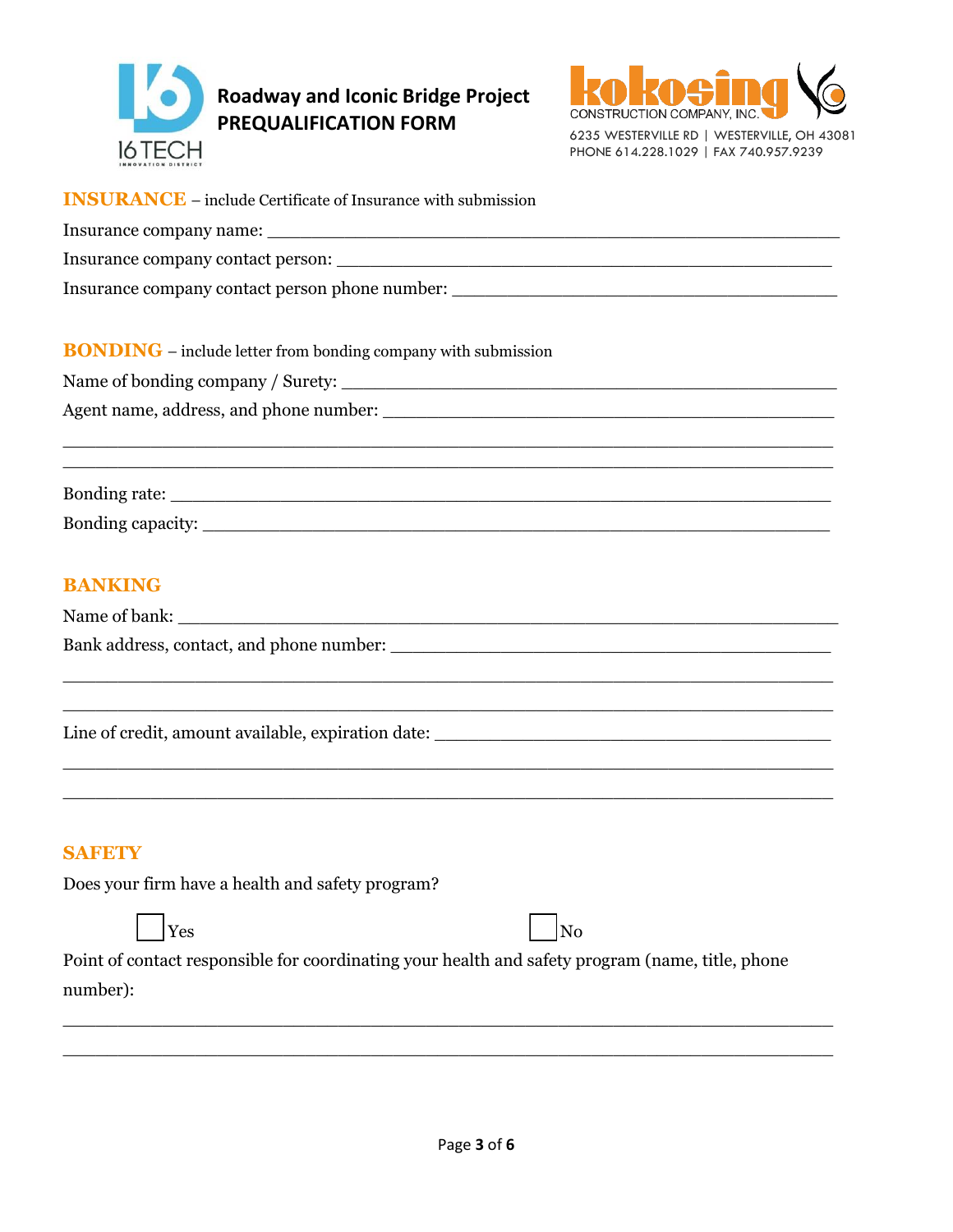

# **Roadway and Iconic Bridge Project PREQUALIFICATION FORM**



| Does your firm have a written safety and environmental policy explaining your organization's overall |
|------------------------------------------------------------------------------------------------------|
| intentions and directions expressed by top management?                                               |

| Yes                                                                                                      | No             |
|----------------------------------------------------------------------------------------------------------|----------------|
| Do your firm's employees work at heights of 6-feet or higher?                                            |                |
| Yes                                                                                                      | N <sub>o</sub> |
| Does your firm transport hazardous materials?                                                            |                |
|                                                                                                          |                |
| Yes                                                                                                      | No             |
| Does you firm provide formal safety training for your employees as it relates to the work that your firm |                |
| performs and is it documented?                                                                           |                |
| Yes                                                                                                      | No             |
| Does your firm have a policy stating that no weapons or firearms of any type or allowed on the jobsite?  |                |
| Yes                                                                                                      | $ $ No         |
| Does your firm have a written hazard identification and risk assessment program for your employees       |                |
| and subcontractors?                                                                                      |                |
|                                                                                                          |                |
| Yes                                                                                                      | No             |
| Does your firm conduct on-site and equipment inspections?                                                |                |
| Yes                                                                                                      | No             |
| If yes, who conducts these inspections?                                                                  |                |
| Does your firm have a near miss reporting program?                                                       |                |
| Yes                                                                                                      | No             |
| Does your firm perform Job Safety Analysis (JSA)/Job Risk Analysis (JRA)/Job Hazard Analysis             |                |
| (JHA) or equivalent?                                                                                     |                |
| Yes                                                                                                      | N <sub>o</sub> |
| Does your firm have a written Substance Abuse Awareness program/policy?                                  |                |
| Yes                                                                                                      | No             |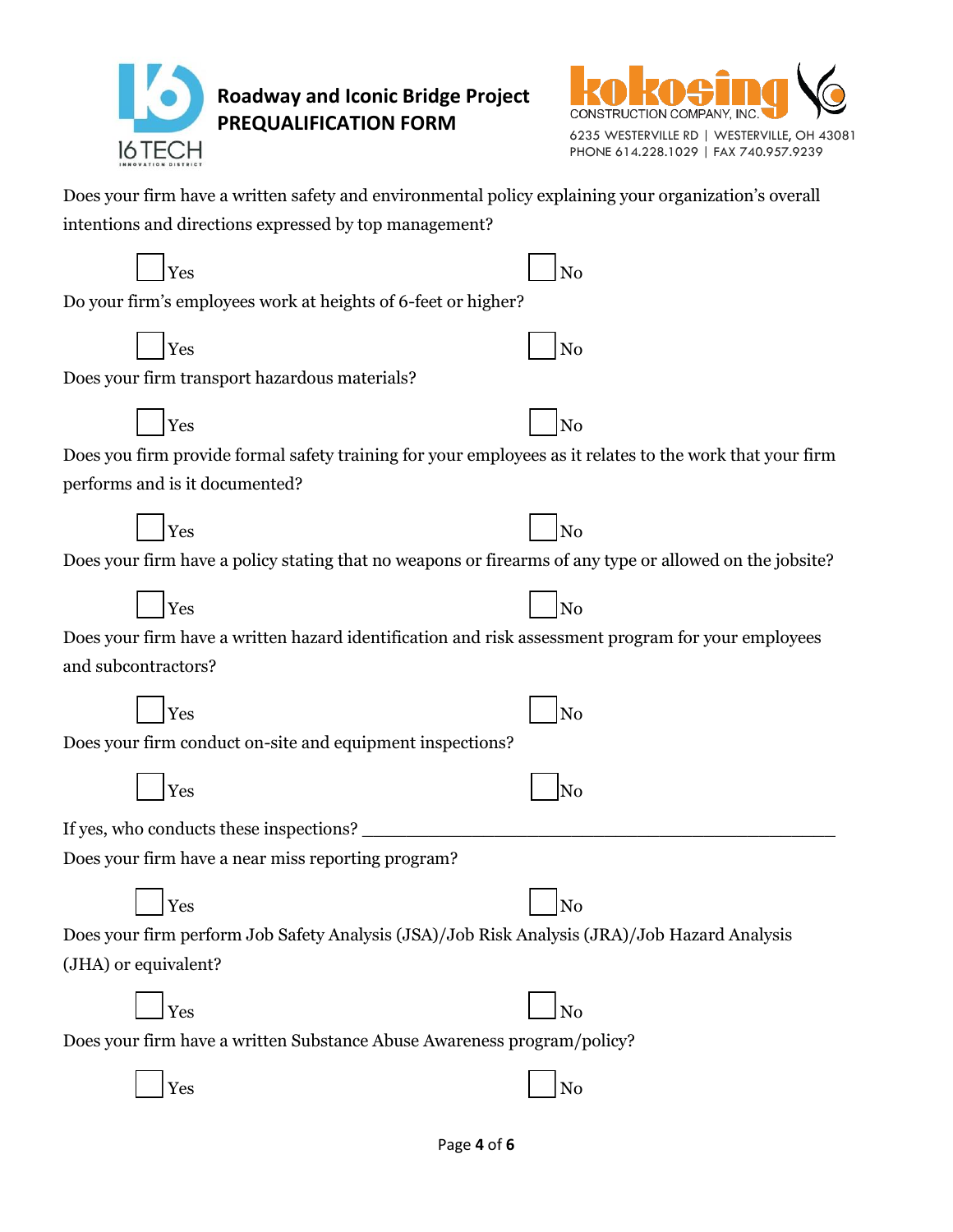



Does your firm perform safety audits?



If so, what is the frequency at which these safety audits are conducted? \_\_\_\_\_\_\_\_\_\_\_\_\_\_\_\_\_\_\_\_\_

### **SAFETY STATISTICS** – include OSHA logs with submission

|                                                 | 2021 | 2020 | 2019 | 2018 |
|-------------------------------------------------|------|------|------|------|
| Average number of employees                     |      |      |      |      |
| % of self-performed hours                       |      |      |      |      |
| Total employee hours                            |      |      |      |      |
| Total number of lost work-day cases             |      |      |      |      |
| Total restricted work-day cases                 |      |      |      |      |
| Other recordable cases                          |      |      |      |      |
| Total recordable injury/illnesses               |      |      |      |      |
| Fatalities                                      |      |      |      |      |
| Total number of days lost                       |      |      |      |      |
| Total recordable incident rate (TRIR)           |      |      |      |      |
| Lost work day incident rate                     |      |      |      |      |
| Days away restricted or transferred rate (DART) |      |      |      |      |
| Number of fatalities                            |      |      |      |      |
| <b>EMR</b>                                      |      |      |      |      |

### **QUALITY**

Is your firm's Quality Management System documented?



Does your firm have a Quality Assurance/Quality Control manual?



If yes, do you have the manual available to view?

 $\Box$ Yes  $\Box$ No

|--|--|